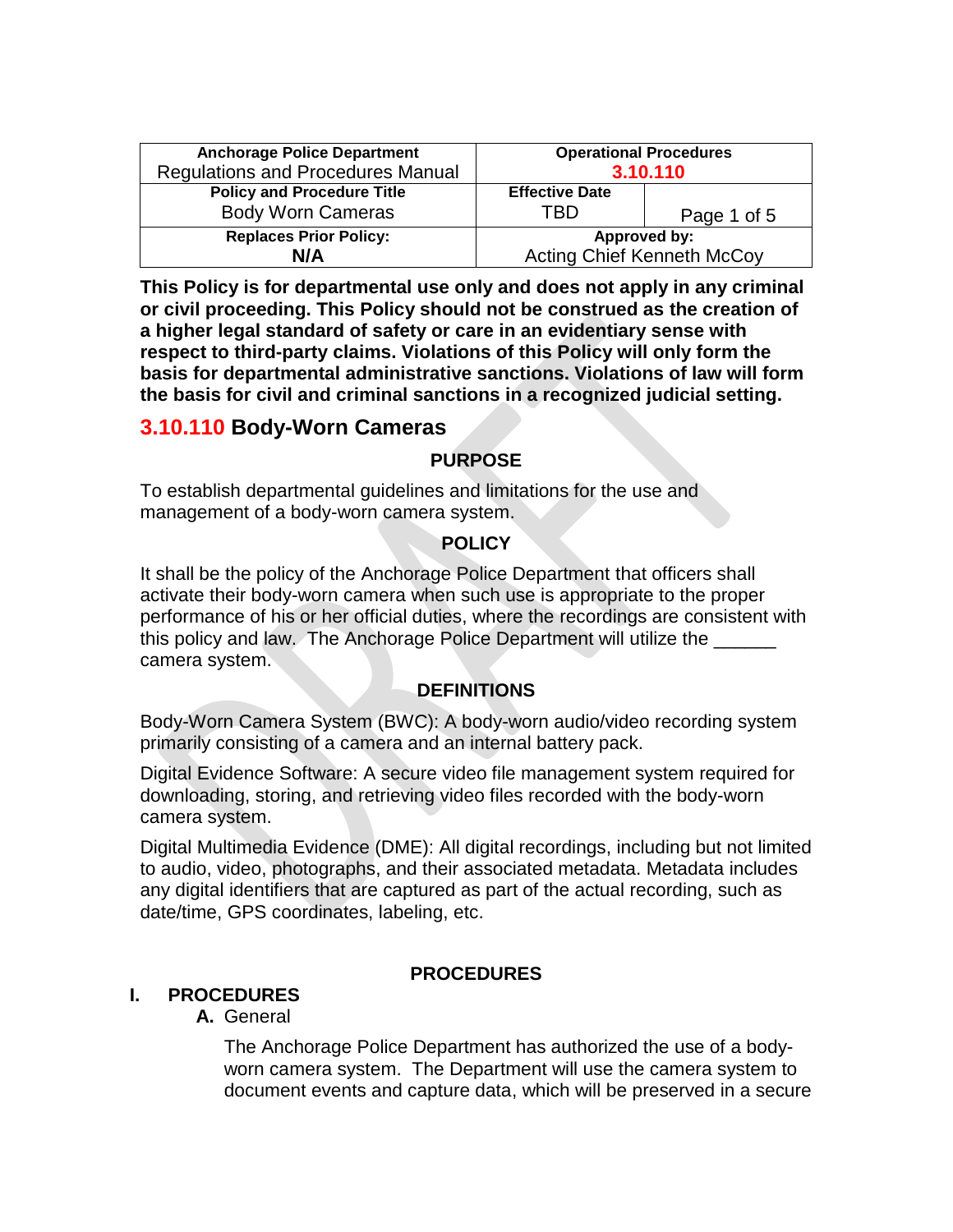cloud-based server. Once captured, these recordings cannot be altered in any way, and are protected with multiple layers of encryption. The Anchorage Police Department has adopted the use of a bodyworn camera system to accomplish the following objectives:

- 1. To enhance officer safety.
- 2. To accurately document statements and events during an incident.
- 3. To enhance the officer's ability to document police-public contact, arrests, and critical incidents.
- 4. To enhance the accuracy of officer reports and testimony in court.
- 5. To preserve visual and audio information for use in current and future investigations.
- 6. To provide an impartial measurement for self-critique and field evaluation during officer training or coaching and mentoring sessions.
- 7. To enhance the public's trust by preserving factual representations of officer-citizen interactions in the form of video and audio recordings.
- 8. To enhance the agency's ability to review probable cause for arrests.
- **B.** Operational Use
	- 1. Body-worn cameras shall be operated in accordance with the manufacturer's guidelines and Anchorage Police Department training and policies.
	- 2. Uniformed service officers shall wear a body-worn camera at all times while onduty.
	- 3. Prior to each shift, officers shall inspect the body-worn camera for any physical damage and to ensure the system is fully charged and operational. Only fully charged and operational systems shall be used.
	- 4. Malfunctions, damage, loss, or theft of any part of the bodyworn camera shall be immediately reported to a supervisor.
	- 5. Officers shall position the body-worn camera in a manner to facilitate optimum recording field of view, while also ensuring the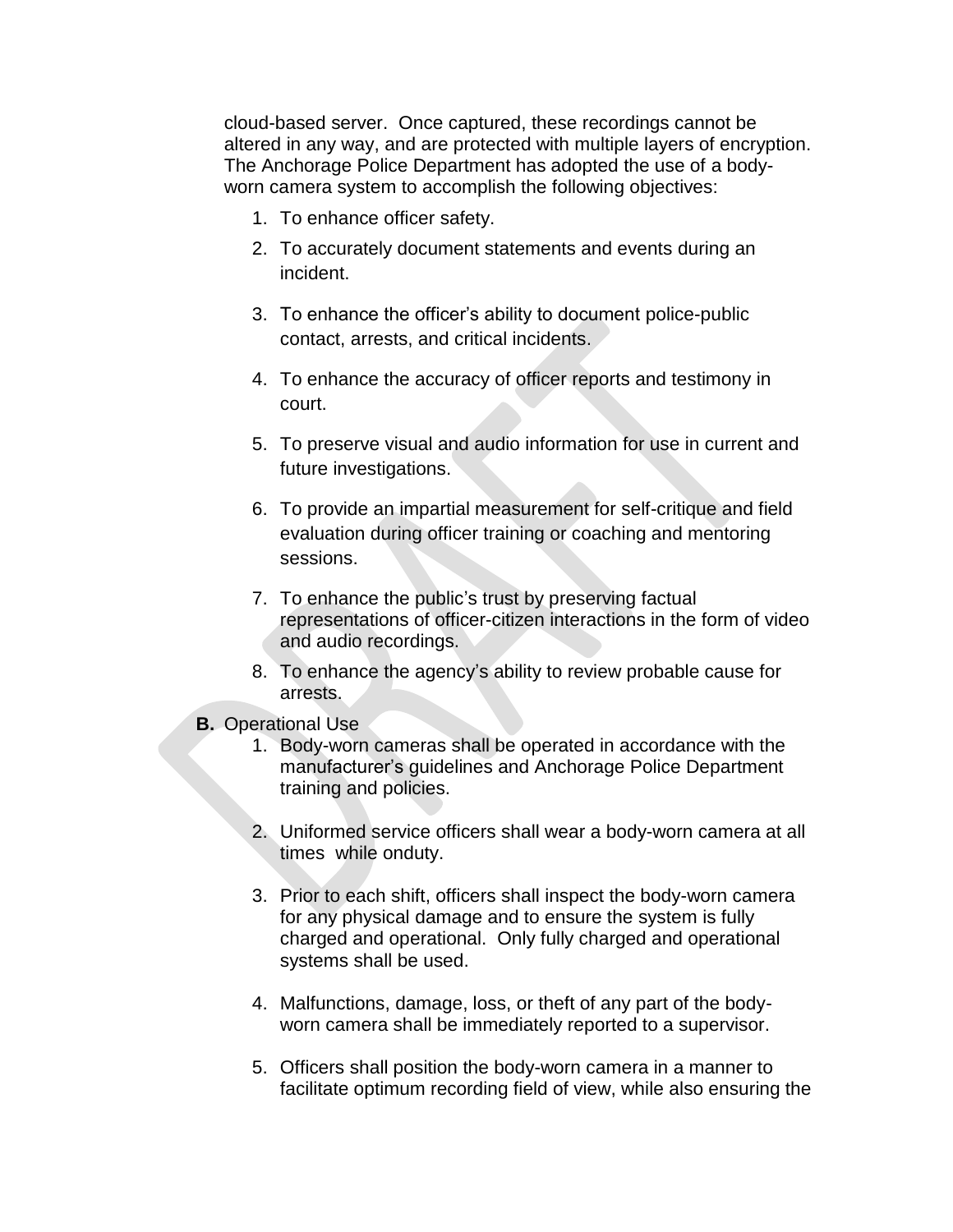ability to safely activate the camera before, or during an incident.

- 6. While it is generally implied that words and/or actions performed in the presence of a police officer have no expectation of privacy, if asked, the officer will inform the person they are being recorded. This should be documented in the officer's report.
- 7. Civilians shall not be allowed to review the recordings at the scene.
- 8. If an officer fails to activate the body-worn camera, fails to record the entire contact, or interrupts the recording, the officer shall document why a recording was not made, was interrupted, or was terminated. If it becomes necessary to discuss issues in private with a supervisor or another officer regarding an investigation, the officer may turn off their body-worn camera; thereby preventing their private conversation from being recorded.
- 9. This policy is not intended to describe every possible situation in which a body-worn camera should be used. Sound judgment and discretion shall dictate when a body-worn camera is activated; however, officers shall record all calls for service or when initiating an encounter with the public unless it is unsafe, impossible, or impractical to do so. The following is a list of police interactions that shall be recorded:
	- a. Vehicle and pedestrian investigative detentions and stops;
	- b. Observed unlawful conduct;
	- c. Use of force;
	- d. High-risk situations;
	- e. Advising an individual of Miranda rights;
	- f. Statements made by suspects, victims, or witnesses;
	- g. Vehicle searches;
	- h. K-9 deployments;
	- i. Physical arrest of persons;
	- j. Observed items of evidentiary value;
	- k. Service of a search warrant;
	- l. An encounter initiated by a private person (flag down);
	- m. Any contact that becomes adversarial after the initial contact in a situation that would not otherwise require recording;
	- n. Any other circumstances where the officer believes recording an incident would be appropriate.

10.The camera should generally be used during incidents that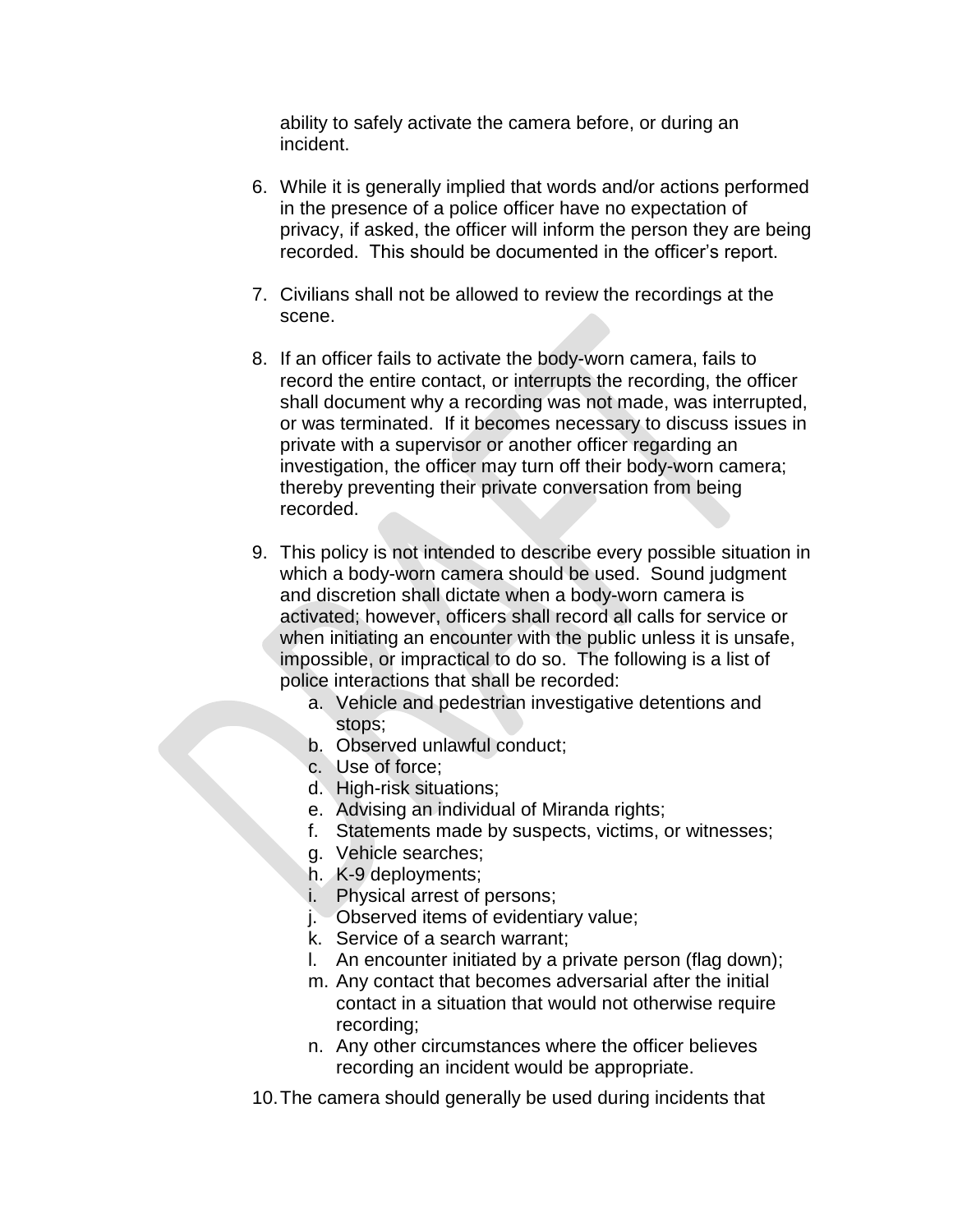create reasonable suspicion in the mind of a police officer that a crime has been committed, is being committed, or will be committed.

- 11.Body-worn cameras do not need to be utilized when other digital recording methods are being used, such as during detective interviews.
- 12.Body-worn cameras shall be used in a manner that minimizes interference with people lawfully participating in First Amendment activities. The Incident Commander or other supervisory officer must approve the recording of these events.
- 13.The use of a body-worn camera does not replace the officer's obligation to document police operations as outlined in the department policy manual.
- 14.Officers shall document the use of body-worn cameras in the narratives of police reports and/or citations.
- 15.Body-worn cameras may be used in place of a digital recorder to document interviews, to include custodial interviews.
- 16.All captured digital recordings shall be uploaded to the digital server daily in accordance with training so the files can be stored and retreived properly.
- 17.Any incident captured on a body-worn camera that may result in a complaint shall be brought to the attention of a supervisor.
- 18.Officers that do not activate their body-worn cameras where required to do so or inappropriately interrupt or terminate a recording may be subject to discipline.
- **C.** Restrictions on the use of the body-worn camera
	- 1. Communication with other police personnel or government employees where facts and circumstances of the case are being discussed;
	- 2. Encounters with undercover officers or confidential informants;
	- 3. When on break or otherwise engaged in personal activities;
	- 4. Avoid recording persons who are nude, or when sensitive areas are exposed;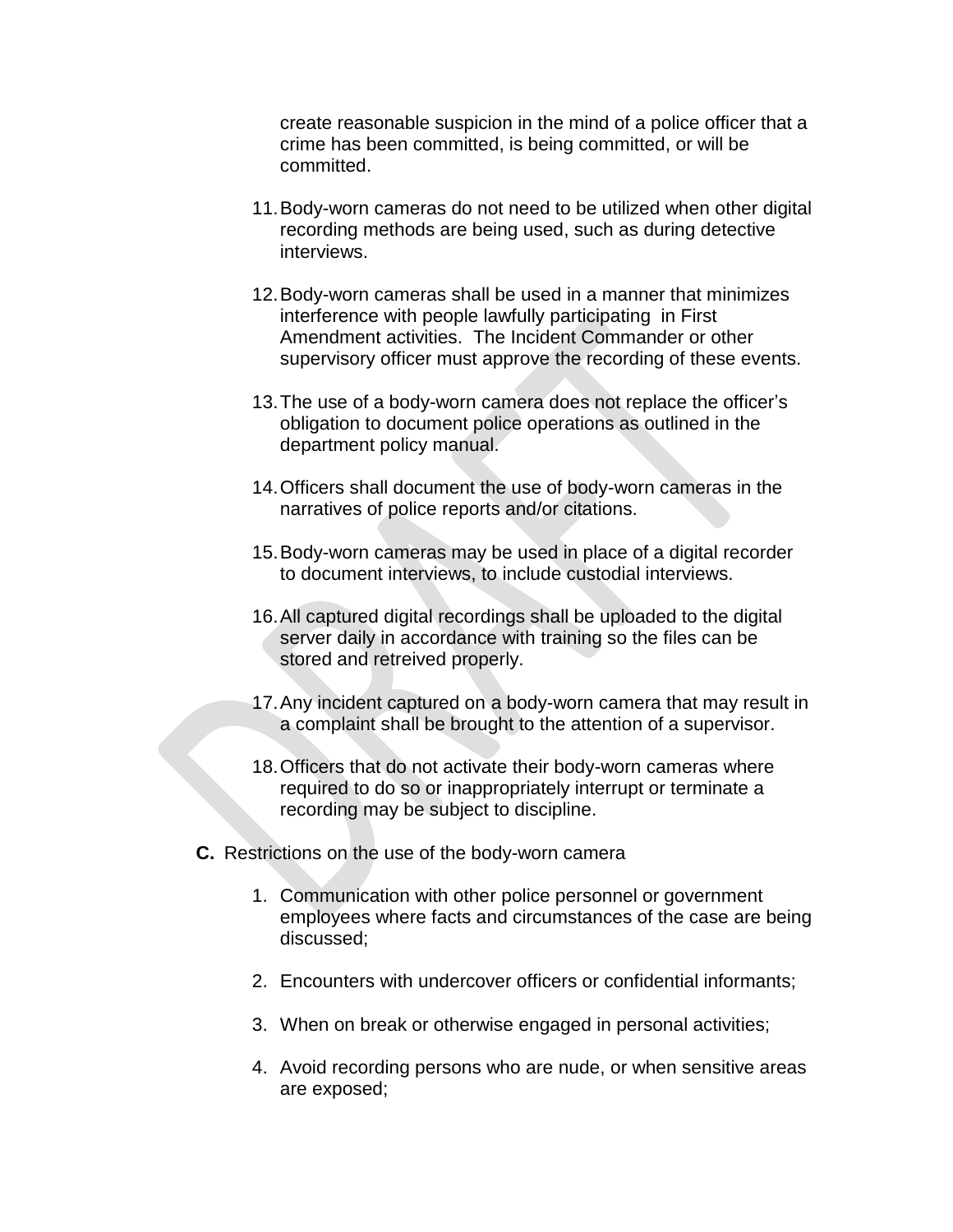- 5. In any location where individuals have a reasonable expectation of privacy, such as a restroom or locker room;
- 6. Uploading or converting digital recordings for use on any type of personal social media; and
- 7. Body-worn cameras shall not be used for personal use.
- **D.** Reviewing, copying, and deleting recordings
	- 1. Officers may review recordings for the following reasons:
		- a. While writing police reports to comprehensively document conversations and evidence;
		- b. During the course of reviewing a complaint, internal investigation, or incident review;
		- c. Providing statements pursuant to an administrative investigation;and
		- d. In preparation for a court proceeding.
	- 2. Officers may copy recordings for the following reasons:
		- a. Traffic court or Administrative Hearing Officer Proceedings;and
		- b. For training purposes with approval from the Division Captain;
	- 3. Officers may not review or copy recordings in the following circumstances:
		- a. When there is an in-custody death;
		- b. When there is a use of deadly force; and
		- c. Where a use of force or police action results in injury to the public involving hospital medical attention beyond medical clearance.
	- 4. Releasing Recordings:

BWC footage that involves pending criminal charges will not be released until the pending charges have been resolved.

- 5. Deleting Recordings:
	- a. Officers may request deletion of unintentional recordings through their chain of command.